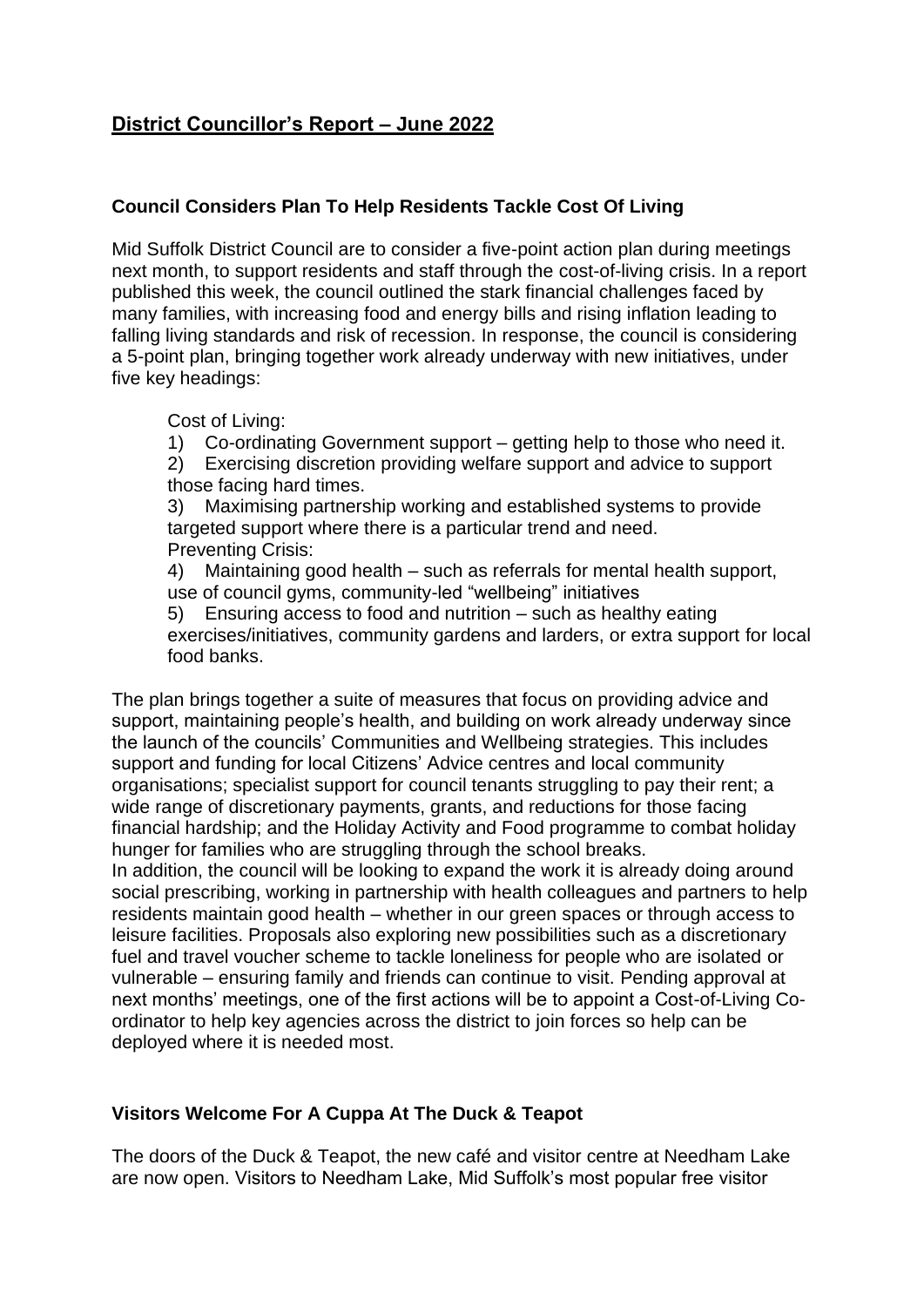attraction\*, will now be able to enjoy a range of drinks, freshly made meals, snacks, cakes and ice cream when they come to enjoy the lake to get close to nature, exercise or to explore the open space.

Designed to complement the natural surroundings, the Duck & Teapot meets Mid Suffolk District Councils' climate change ambitions with several environmental features. These include solar panels, sustainable drainage and building materials and an air source heat pump. Feathered visitors will also be able to enjoy new bird boxes which have been introduced around the building. Visitors will be able to enjoy both indoor and outdoor seating; overlooking one of Needham Lake's play areas, while the introduction of a Changing Places facility will make the lake more accessible for people with disabilities.

#### **Plans To Revitalise Sport, Leisure, And Wellbeing In Stowmarket To Be Considered**

Stowmarket could soon benefit from a new leisure and wellbeing hub if funding is agreed by Mid Suffolk District Council next month. The funding will enable Mid Suffolk District Council to take the proposals to the next stage and will include developing a detailed design for the masterplan, holding public consultation events to share plans and prepare and submit a planning application for the project. During this phase, the council will work in collaboration with partners and stakeholders to ensure the site will be used most effectively for everyone involved. [The proposal for](https://baberghmidsuffolk.moderngov.co.uk/ieListDocuments.aspx?CId=522&MId=3370&Ver=4)  [the health and wellbeing hub in Stowmarket](https://baberghmidsuffolk.moderngov.co.uk/ieListDocuments.aspx?CId=522&MId=3370&Ver=4) will outline plans to bring together a range of sports, leisure and health facilities to create a real benefit to local communities.

## **£1.6m Boost For Babergh and Mid Suffolk Neighbourhoods**

Town and Parish Councils across Babergh and Mid Suffolk have received £1.6 million in the latest round of neighbourhood CIL payments – paving the way for a range of vital community facilities and projects. Developers are charged Community Infrastructure Levy (CIL) when building new homes in the districts – enabling local infrastructure to keep pace with housing growth, as well as supporting the councils' vision for its communities to be attractive, successful, and connected places for people to live and work. A proportion of this funding is automatically paid to town and parish councils, who are eligible for up to 15% of collected funds from their area, subject to a financial cap, with the potential for this to increase to 25% if they have successfully adopted a Neighbourhood Plan. They can then decide how to spend this money to support the development of their local area – ensuring that the funding best meets the needs of the community.

The latest payments, made during April, saw £1,593,662 distributed to 84 town and parish councils across Babergh and Mid Suffolk. Of this £1,025,936 was allocated to 49 town and parish councils in Mid Suffolk, whilst 35 of Babergh's town and parish councils received a share of £567,726. In addition, Babergh and Mid Suffolk District Councils allocated £4.5 million to 15 CIL bids during 2021/22, allowing funding to be invested in community infrastructure improvement initiatives including a new car park at Woolpit, regeneration of Botesdale Recreation Ground and an extension to Brooklands Primary School in Brantham.